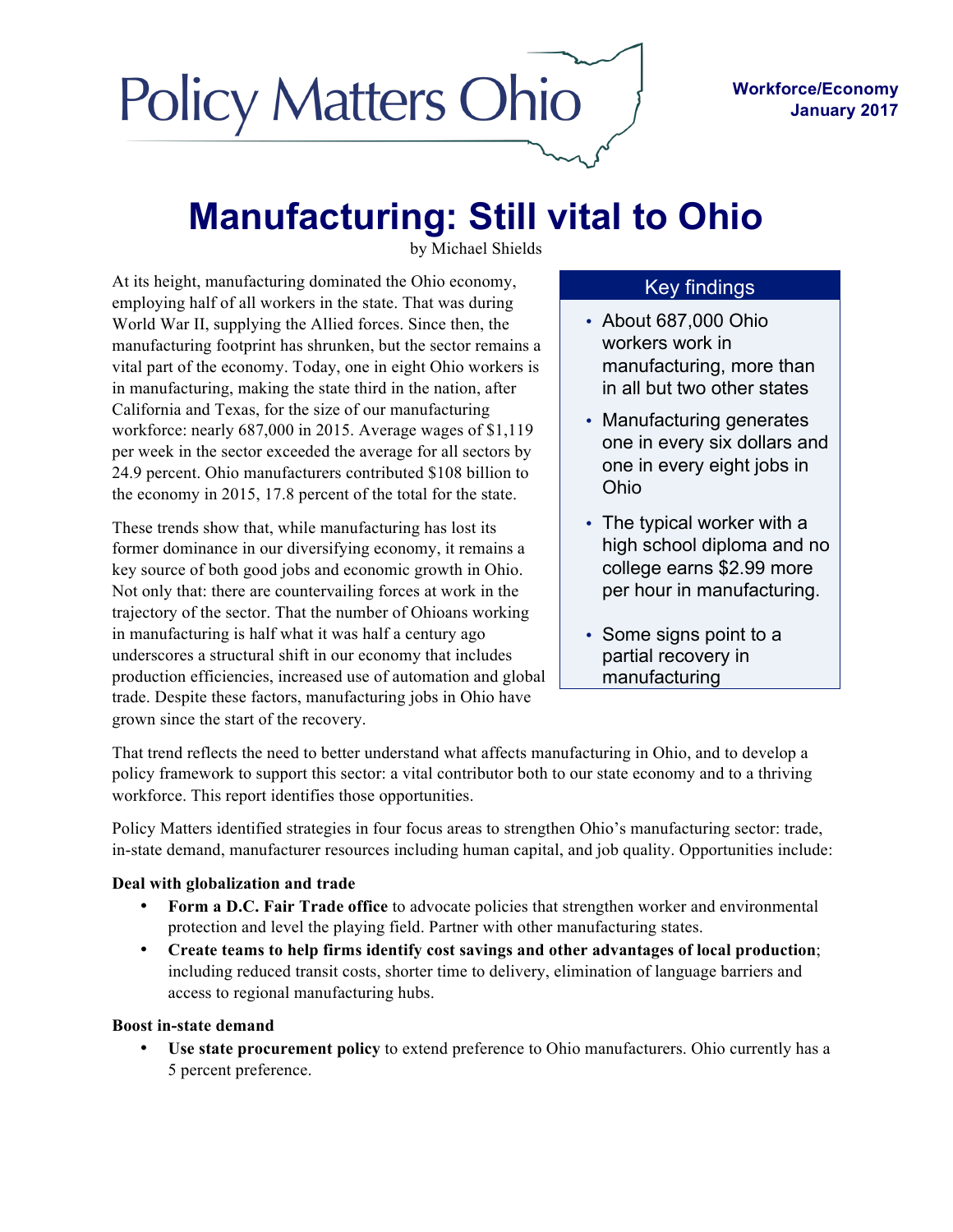• **Increase public infrastructure investment** and use policy to incentivize investment, such as through energy policies designed to increase renewables and combined heat and power.

#### **Expand manufacturing resources**

- **Improve access to equipment and specialized functions through Manufacturing Extension Partnerships, makerspaces, and innovation hubs.** Support these resources to provide access to tools and machines, research and development, and training.
- **Develop industry/labor/academic partnerships with high schools and community colleges to train manufacturing workers**; establish industry recognized credentials and leverage existing funding including Workforce Innovation and Opportunity Act funding.

#### **Protect job quality**

• **Seek models for holding lead firms accountable for good labor practices in their supply chains.** Poor working conditions and labor law violations can crop up in the supplier networks of firms which follow much better practices in-house. To protect job quality in a quickly diversifying industry, Ohio should explore models for holding lead firms accountable.

#### **Manufacturing Trends**

Ohio's manufacturing sector once dominated the state's economy and employed more than half its workforce. As a share of the workforce and in aggregate terms, manufacturing employment has fallen dramatically and consistently from its height. It is against this backdrop that policy-makers must confront questions of how to sustain and reinvigorate a sector that continues to generate substantial wealth for the state's economy and employ about an eighth of its workforce – in quality jobs. Recent modest recovery and changing production factors signal that opportunities for manufacturing resurgence exist to be tapped.

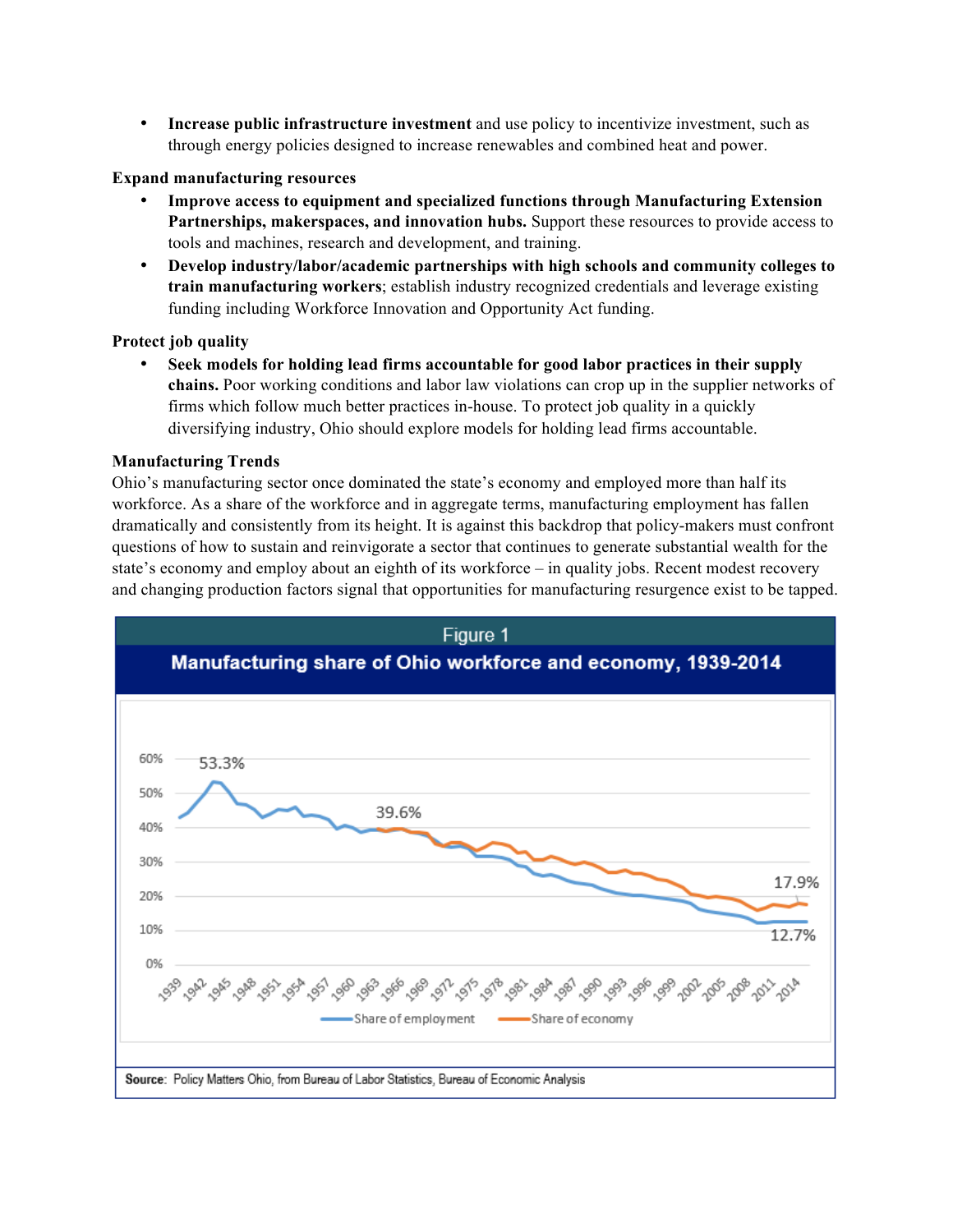Manufacturing employment has yet to return to pre-recession levels in Ohio or the nation, but jobs have been on a partial recovery since 2010. Today manufacturing jobs sit at just 86 percent of their January 2006 level, but substantially higher than their lowest point. The sector added some 78,000 jobs in Ohio since its low point in June 2009, and 804,000 in the U.S. since bottoming out in February/March 2010. As Figure 2 shows, Ohio's manufacturing sector was hit harder than that of the nation, but has nearly regained ground lost relative to the US.



This recovery could bring more future growth, and not only because numbers are on the rise. There are rising costs of moving or keeping operations offshore and growing recognition by manufacturers of the value of producing domestically. These include speed of delivery to U.S. customers, still the largest market in the world; access to a highly skilled workforce in regional clusters; more ability to innovate by keeping research close to where products are actually made; and fewer communications barriers associated with distance and language.

Not only are rising costs and growing awareness of them causing some manufacturers to second guess offshoring plans, research has begun to show how some of the challenges U.S. manufacturers face stem from trade and currency policies that the U.S. could change.

# **Policy Landscape**

# **Trade policy**

The U.S. has been running a large and growing trade deficit since the 1970's. While the U.S. has always traded with the world, our current trade rules favor multi-national corporations and their investors over workers, and policies continue to destroy domestic jobs and exacerbate wealth inequality. U.S. trade policy should focus on reducing our trade deficits.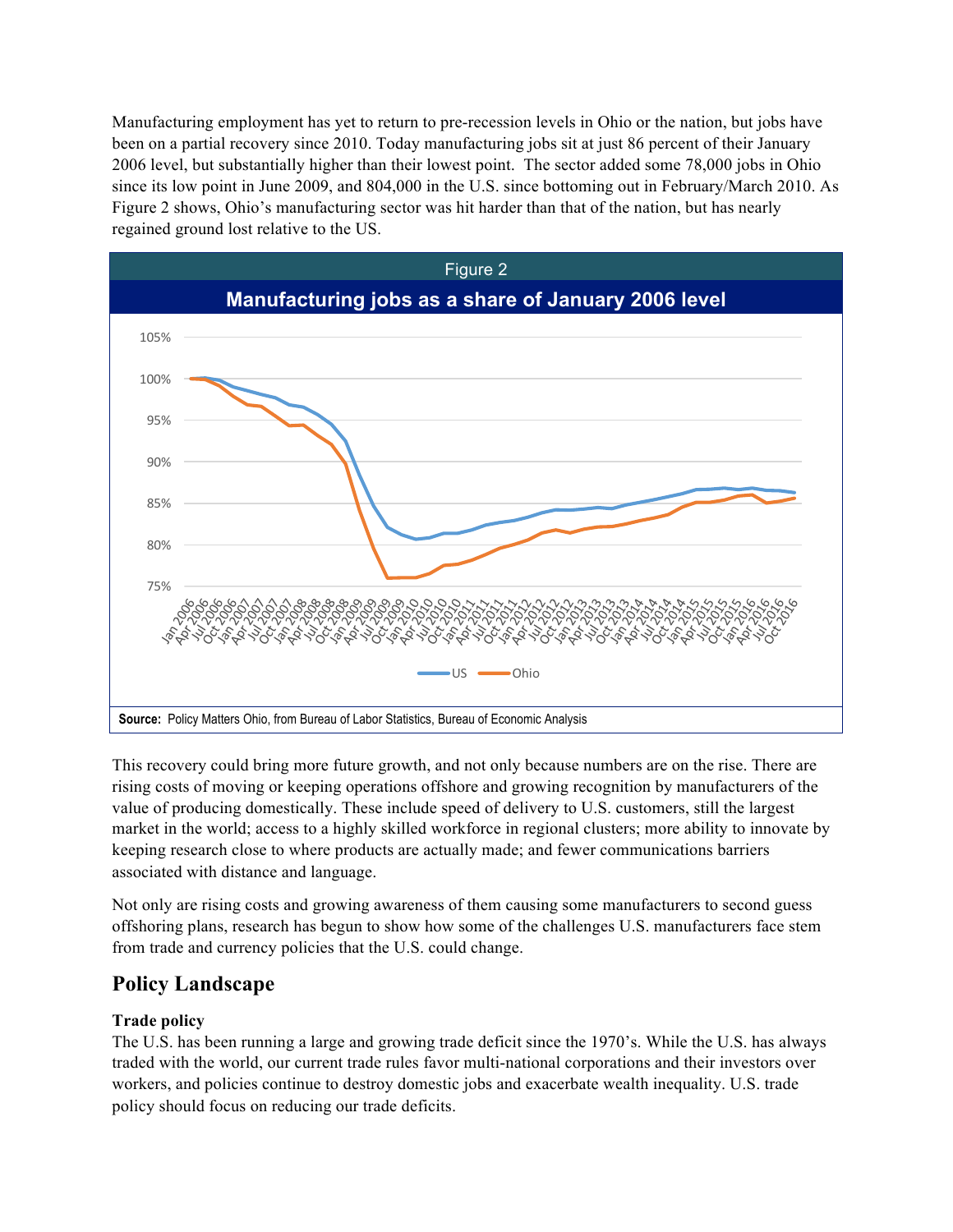The Economic Policy Institute has shown that the North American Free Trade Agreement (NAFTA) cost the U.S.  $683,000$  jobs from 1994 to  $2010<sup>1</sup>$  Manufacturing lost the most, 60.8 percent, and Midwest states like Ohio took the hardest hit. Simultaneously, because it was structured to shift profits from workers to the wealthiest, NAFTA displaced Mexican small farmers and business owners, and did not raise wages relative to those in the US.<sup>2</sup> Despite that, the treaty served as a model for the World Trade Organization, normalizing economic relations with China, and similar deals. Economist Jeff Faux puts the toll for those policies at an additional net loss of 2.7 million U.S. jobs. Josh Bivens has costed out the impact on U.S. workers: the typical American with a high school degree and no college loses \$1,800 per year.

One reason these trade deals have been so destructive is that they have transferred power to international investors away from workers, and even from governments. They bar nations from enacting labor and environmental policies that protect the public but shrink profit margins. They strip away political sovereignty on policies to boost demand for domestic products, such as local sourcing preferences.<sup>3</sup> And they shift labor/management relations into a global arena with complex legal frameworks and a fractured workforce, but fail to create a new legal status for workers that gives them mechanisms or even the positive right to bargain with employers.

A trade regime that exacerbates the deficit separates labor markets from consumer markets. U.S. firms sell overwhelmingly to U.S. consumers, but when firms shift production overseas and press down labor costs, American wages are pushed downward. This harms American workers directly, but it also makes them increasingly price sensitive as consumers, creating a cycle.

Our persistent trade deficit means that money U.S. consumers spend leaves our economy and doesn't come back. That's not because U.S. workers are inefficient. On the contrary, American manufacturing workers are among the most productive in the world. One challenge domestic producers may face is a currency misalignment that inflates the value of dollars relative to other currencies, and thereby raises the price of U.S. goods in global markets. In other words, U.S. goods may be expensive simply because dollars are expensive. Nations across the world frequently stockpile U.S. dollars. Whatever the reason, high demand for *dollars* raises the cost of U.S. products relative to goods produced by other nations. The U.S. should account for this effect as we enact the policies that structure our trade landscape.

We must stop negotiating trade deals that encourage offshoring of jobs, degrade global labor standards, and shift profits to the wealthiest. President-elect Donald Trump has said that he will not ratify the Trans-Pacific Partnership and will renegotiate NAFTA. Any move to revise NAFTA should strengthen labor and environmental protections, and specifically eliminate the Investor-State Dispute Resolution bodies that favor profits over the public interest. The U.S. should also refrain from entering other trade deals that make it easier for multi-national corporations to shift jobs to low-wage countries and hamstring the ability of governments to protect labor and the environment. A new trade regime must be developed with the goal of balancing U.S. trade and protecting and empowering all workers affected by trade going forward.

# **A role for the state in reshoring and retention**

Trade policy falls to the federal government. However, states can establish bodies to advocate better trade policies and to help in-state firms take advantage of existing trade protections. Pennsylvania had a nowdefunct Fair Trade Office in D.C., tasked in part with using WTO anti-dumping law to protect domestic manufacturers. Keystone Research Institute economists have recommended the reestablishment of that

 

<sup>&</sup>lt;sup>1</sup> http://www.epi.org/publication/nafta-legacy-growing-us-trade-deficits-cost-682900-jobs/

<sup>2</sup> http://www.epi.org/blog/nafta-twenty-years-disaster/

<sup>3</sup> http://www.epi.org/publication/u-s-trade-policy-time-to-start-over/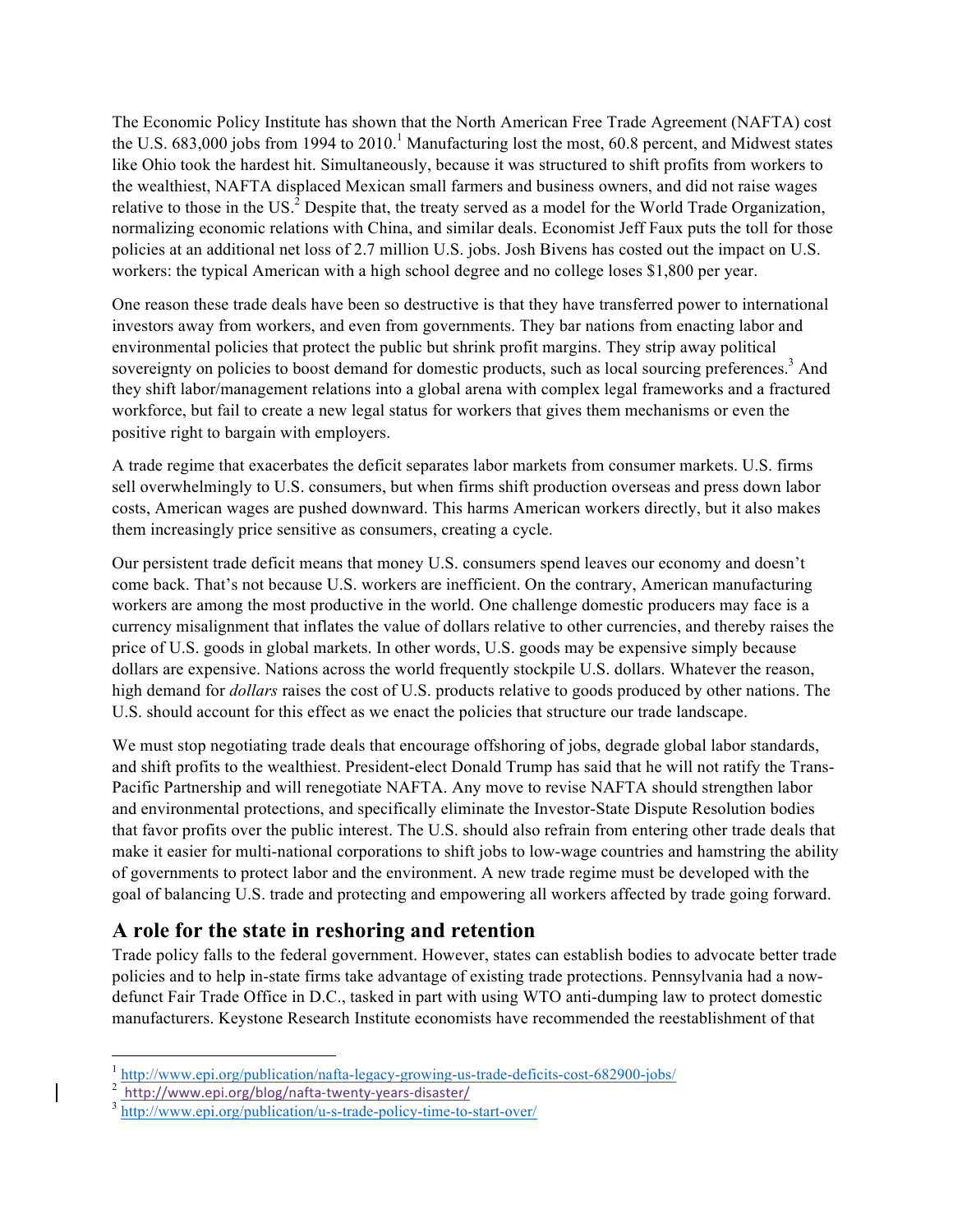agency. Ohio should join Pennsylvania's effort, and could establish a collaborative body. Collaboration makes sense not only to increase capacity, but because Ohio and Pennsylvania are home to manufacturers in the same supply chains and even clusters.

Some reshoring and retention efforts need not focus on global trade policy at all. Keystone has shown that offshoring as a business practice is often not the most cost effective, but is undertaken simply out of a management culture which has come to assume it will save costs.<sup>4</sup> Companies take on substantial supply chain complications when they move production far from their other operations and customers. Unless it results in substantial cost savings it may not make sense. Helping companies to recognize and monetize these disadvantages will help to retain operations. Creating state-supported teams with the financial expertise to help firms identify cost advantages of continuing or returning domestic operations could support reshoring and retention.

Pennsylvania's Strategic Early Warning Network (SEWN), now successfully provides lay-off aversion services to companies facing potential closure, saving around 1,000 jobs a year at a cost of less than \$1,000 each – a substantial savings over other approaches including many economic development deals. This could serve as a model for Ohio on plant retention and closure prevention. Plants at risk of near-term closure must now report 60-day advance warnings under the federal Worker Adjustment and Retraining Notification Act (WARN). Ohio could extend the advance notice window to identify firms earlier, when there is greater opportunity for successful intervention, and a realistic window for workers to retrain if firms choose not to use lay-off prevention support or efforts don't succeed. Ohio Rapid Response efforts now focus on employee transition services including education, job search, and limited financial assistance, but Ohio lacks an aversion program similar to SEWN.

# **Job quality**

 

One reason that manufacturing is so crucial to sustaining a robust economy with widespread prosperity is that, historically, manufacturing jobs have been good jobs. This is especially true for workers who do not attend college. Manufacturing workers with a high school diploma in Ohio earned \$2.99 more per hour than their peers in other sectors as of 2013. And despite the fact that educational attainment is at an alltime high, a high school degree is still the highest level of completion for two thirds of the U.S. workforce, about 100 million Americans.

However, wages have declined dramatically for workers with just a high school degree in recent years. Real wages for high school grads were at \$13.79 per hour in 2015, down from \$16.87 in 1979.

Just as college graduation rates – and student loan debt - reach record highs, wage growth for new college graduates has slowed to a standstill, unchanged over wages fifteen years ago. A comprehensive plan for shared prosperity must reverse the downward mobility that workers have experienced for over a generation. With the nation is as wealthy as it's ever been, the resources for that prosperity exist. It's the political will-power that must be found. Part of the need is to preserve good jobs such as those long sustained by the manufacturing industry.

We can't take for granted that manufacturing jobs will remain good jobs simply because they have been in the past. Manufacturing wages – like those across sectors – have declined.<sup>5</sup> The manufacturing sector in Ohio and the U.S. is undergoing structural changes that fracture production centers into stratified

<sup>&</sup>lt;sup>4</sup> Keystone Research Institute, Manufacturing Policy Agenda for Pennsylvania, working draft.

<sup>5</sup> Catherine Ruckelhaus and Sarah Leiberstein, *Manufacturing Low Pay: Declining Wages in the Jobs that Built the Middle Class,* National Employment Law Project, http://www.nelp.org/content/uploads/2015/03/Manufacturing-Low-Pay-Declining-Wages-Jobs-Built-Middle-Class.pdf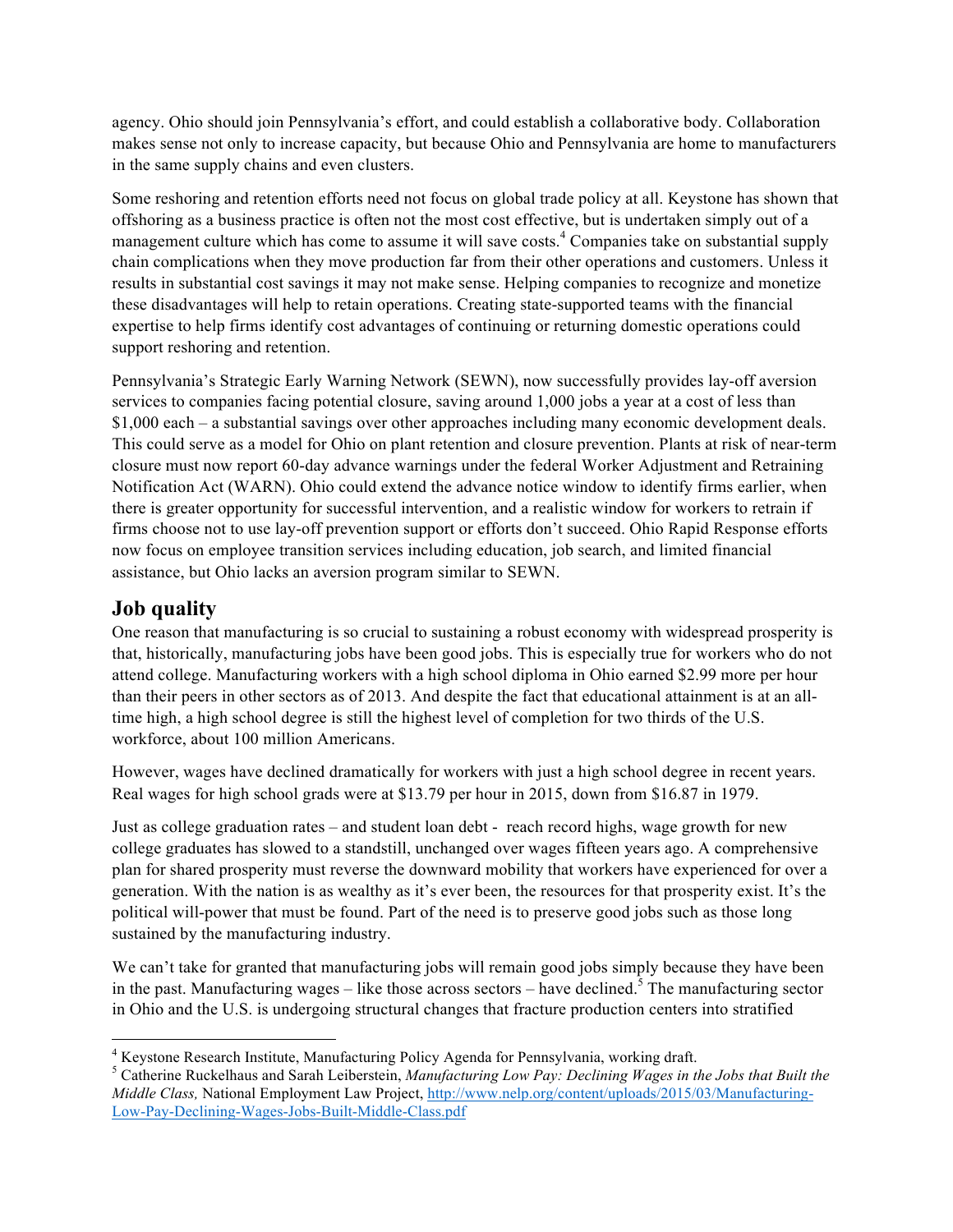pockets of profitability for some producers and tight margins for others. Labor unions, which have played a strong role in securing and protecting job quality, face restrictive policies already and may see policies that further threaten their viability. Policies are needed to ensure that manufacturing jobs remain good jobs; they should focus on pushing profits out of concentrated centers and across the industry, and strengthening worker voice and ability to bargain for their share. The manufacturing sector in Ohio and the U.S. is as profitable as ever. It falls to policy makers to create the mechanisms to ensure that prosperity is shared with the workforce that makes it possible.

#### **Structural changes separate workers from profit centers and make them more vulnerable**

Changes in the manufacturing sector threaten job quality. The sector is increasingly complicated, but supply chains are still commonly organized by large, recognized firms that command market power and earn large profits. Economists call them lead firms, and they are usually the companies that make and sell end-use products to consumers, rather than components that go into products.

By breaking production into small parts and outsourcing it to different companies, lead firms press down costs and keep a larger share of profits for themselves. These cost savings can be found in many ways: by shifting a role that would be performed by their own higher-paid workforce to a lower-paying domestic or offshore firm; sourcing interchangeable components from a large pool of generic manufacturers in which competition is fierce and bargaining power severely constrained; or simply displacing operating costs to supplier firms with fewer resources – one way that investments such as R&D get left by the wayside.

These moves segregate the industry into a few highly profitable companies, and several competitive ones with limited bargaining power and little share of the profits. Supplier firms themselves outsource portions of their production so that manufacturing is done by firms in the third tier, fourth tier, and further removed from lead firms. This separation from profit centers limits workers' ability to capture a share of the profits they help to create, and this fractured landscape leads to poor job quality and can even subject workers to labor law abuses.

The Department of Labor found more than 3,700 labor law violations by Ohio manufacturing firms in the 2010-2015 period. Wage and hour violations can crop up in the supply chains of firms not committing violations themselves. Yet, lead firms often evade responsibility for job quality. Lead firms hold the power to improve working conditions in their supply chains and should be held accountable for doing so.

A 2016 measure passed in Cincinnati could serve as a model. The law bars city contracts over a certain value from companies found in violation of wage and hour laws, and enables the city to claw back incentives already awarded. A key mechanism is that it extends to sub-contractors. This shifts responsibility to firms to proactively certify that they have had no wage theft violations, attaches large penalties for violations, and makes lead firms responsible for violations committed by their direct subcontractors. Part of managing a quality supply chain is knowing its suppliers, and ensuring that those suppliers are not only producing quality products, but doing so in compliance with the law.

#### **Job sharing**

Manufacturing jobs have experienced long-term decline, falling to just half of their level a half-century ago in 1966. While a number of factors play a role, one is that as production capabilities advance, fewer workers are needed to produce the same level of output. That frees up capacity for more leisure and more growth. Yet without policies to guide outcomes, the result can be job destruction and widening inequality. U.S. and Ohio workers have experienced both.

The fact that efficiency gains free up labor time need not mean fewer jobs. Instead it can mean that work schedules reduce over time and workers can enjoy better work-life balance. Work hours have decreased in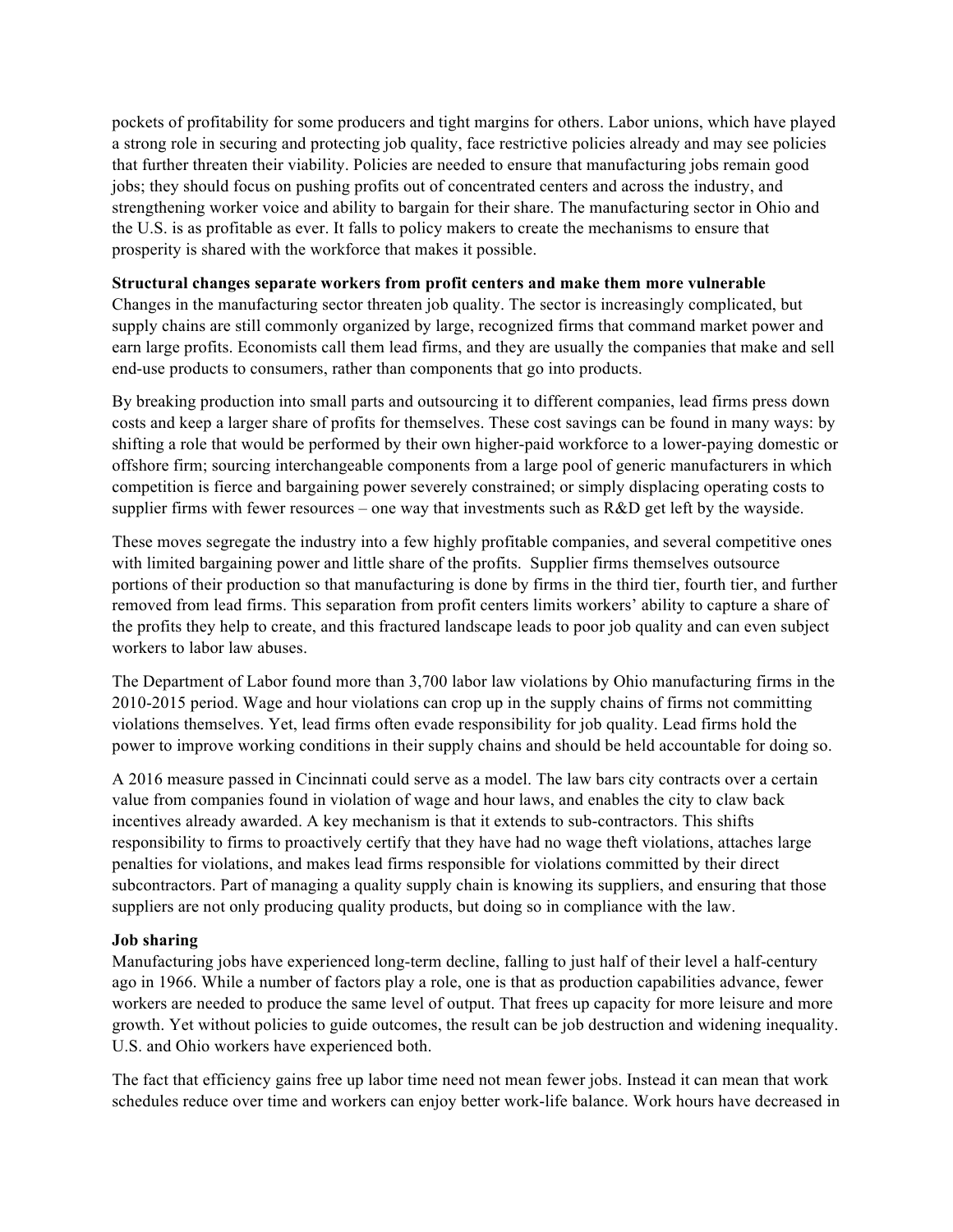this way for many developed economies over the past several decades, but not for the U.S., where workers now work 1,790 hours per year on average, compared with 1,371 in Germany.<sup>6</sup>

Coming up with innovative ways to share work could play a key role in ensuring full employment and economic stability for workers in middle wage sectors such as manufacturing. Ohio implemented a program to prevent lay-offs in 2013. The policy enables employers to reduce hours across the board instead of laying workers during downturns and to use the unemployment compensation system to help make up part of the loss for employees. This keeps workers connected to the workforce, reduces the number of families who lose jobs, and enables employers to retain a current workforce to tap for expanded hours when demand improves.

Job sharing need not serve only as a lay-off aversion program in recessions. It can also be a way to structure jobs going forward. Ohio has fewer jobs today than in the year 2000. Concerns abound that middle income jobs have been "hollowed out" of the economy. The manufacturing sector is a key source of such jobs.

# **Filling the gaps – public programs promote investment in shared quality**

The manufacturing sector is undergoing a dramatic shift from vertically integrated firms (where a company owns its suppliers) to diffuse supply chains (where the company buys from others). Economists have shown that this shift creates "network failures": underinvestment in things that everyone would benefit from doing but where the investment firm might not capture all or even most of the returns. This is a growing problem in an interconnected sector in which lead firms use the same suppliers as their competitors, so investments to help suppliers innovate benefit not only the lead firm, but its competitors too. In these cases, it makes sense for a public entity to take the lead.

Manufacturing Extension Partnerships (MEP's) already do and could continue to fill this role. Services could include joint marketing and branding, worker training, deployment of new technology, shared capital investment including makerspaces, and reshoring efforts.<sup>78</sup>

Ohio MEPs now provide many of these services, so strengthening effectiveness is less about developing new services, and more about shifting focus from individual firms to industry clusters. Ohio could deepen investments in MEPs by reallocating resources now spent on tax expenditures to specific firms. The state should also seek federal matching funds through the National Institute of Standards and Technology to establish network-focused MEP services that can cost effectively strengthen the industry across the whole region.

 

<sup>6</sup> Baker, Dean. *Rigged: How Globalization and the Rules of the Modern Economy Were Structured to Make the Rich* 

<sup>&</sup>lt;sup>7</sup> Ohio's seven MEP's are: Appalachian Partnership for Economic Growth (APEG, Nelsonville), Center for Innovative Food Technology (CIFT, Toledo), Manufacturing Advocacy and Growth Network (MAGNET, Cleveland), Center for Design and Manufacturing Excellence (CDME, The Ohio State University, Columbus), PolymerOhio (Westerville), TechSolve (Cincinnati) and The University of Dayton Research Institute (FastLane, Dayton), https://www.development.ohio.gov/bs/bs\_mep.htm  $\frac{8}{3}$  Maker spaces are facilities in which users can access tools, equipment, courses and specialized training to help

them learn manufacturing processes and develop and launch products. The focus of the spaces and extent of their offerings vary: some are connected with vocational schools, the Cleveland Public Library supports a makerspace; and some, like the Columbus Idea Foundry – the world's largest makerspace – charge membership and hourly rental fees in exchange for access to an extensive array of equipment https://techcrunch.com/2014/06/02/the-largestmakerspace-on-the-planet-opens-in-columbus-ohio/.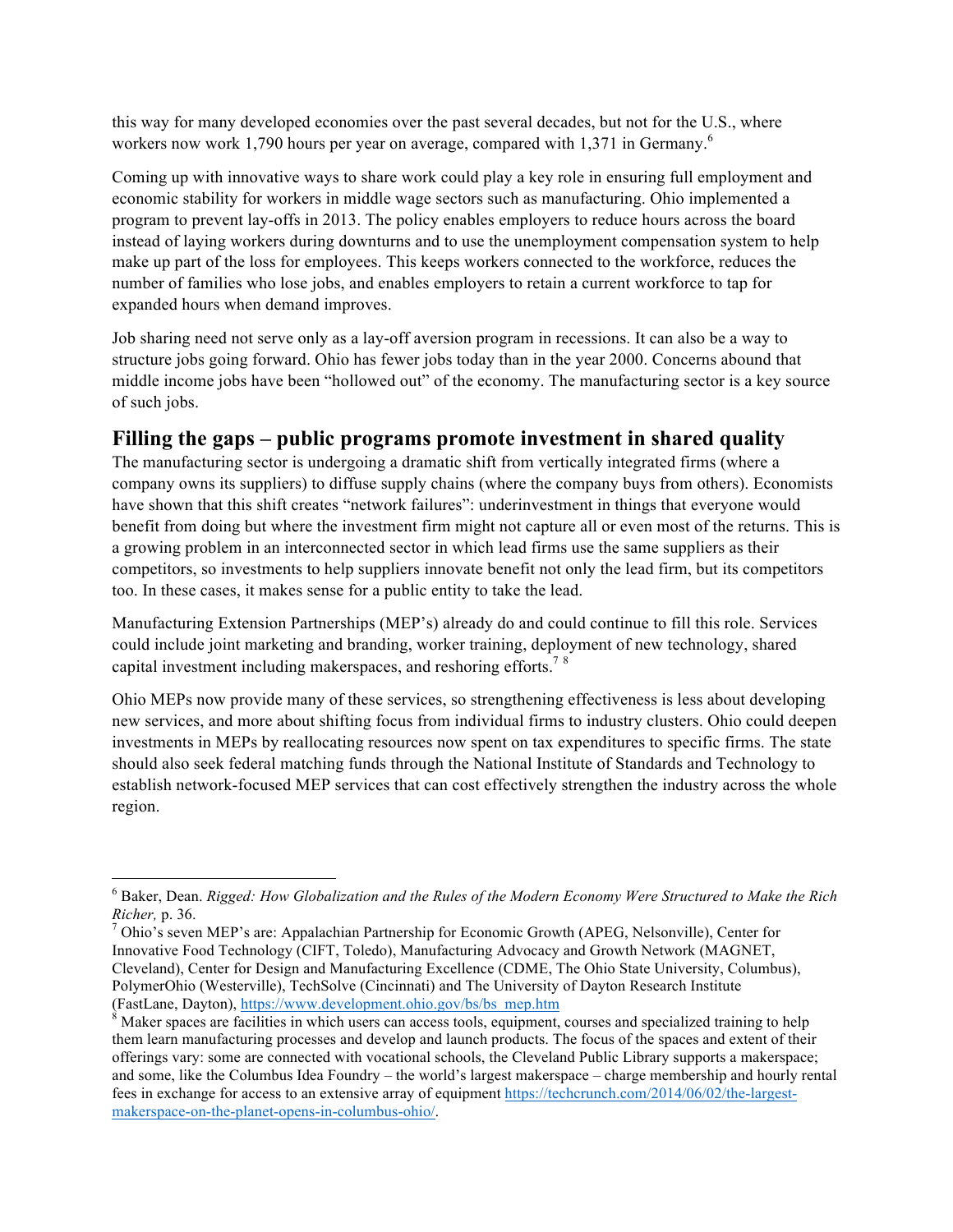Manufacturing Innovation Hubs are another mechanism for developing and deepening investment in network resources. Youngstown-based America Makes is the first of its kind. Launched in 2012 by President Obama, America Makes, also known as the National Additive Manufacturing Innovation Institute (NAMII), is a hub for manufacturers focused on 3D printing. Today it boasts over 160 members.

#### **MEPs can diversify capacity for small and medium firms**

Not only does today's manufacturing landscape lead to underinvestment in network resources, with an increasing share of the industry now comprised of small and medium firms, specialization presents challenges for many of them, and sector-wide productivity is falling as a result. MEPs can fill the gap where small- and medium-sized firms struggle at each stage of innovation: research and development, commercialization, and diffusion.

Small firms often lack dedicated research and development capacity, and many do no R&D at all. R&D is one of the most vital factors that drives productivity, so having engineers and research teams able to do R&D for firms on a fee for service basis is a critical role for MEPs. When they do innovate, small firms often face difficulty bringing their products to market. MEPs can help by developing marketing strategies in partnership with small firms.

In a sector increasingly comprised of small- and medium-sized firms, underutilization of capital is a growing concern. Small firms are often slow to adapt technological processes that can speed efficiency, but MEPs such as MAGNET can provide them with everything from on-site 3D printing to custom CNC machines for purchase.

# **Training and apprenticeship**

Manufacturers report difficulty finding skilled workers to match their needs. If this is true, employers should be willing to either provide training or raise wages to attract skilled workers or to make it worthwhile for workers to invest in their own training. The reported "skills gap" should also represent an opportunity for worker representatives, including labor unions, to carve out a new role in a sector in which unions have been displaced and worker voice severely curtailed. One reason for decline in workplace training may be that supply chain diffusion has created a landscape of small firms that lack capacity or ability to train. Economist Sue Helper has suggested that manufacturing labor unions could play a role in training, selecting, vetting and matching workers, much as building trades unions do.

Partnerships across labor, manufacturers, and academia should collaborate on training to lower costs, better align education with industry needs, and facilitate the development of industry recognized credentials. Manufacturing Extension Partnerships could play a convening role to help identify needs and facilitate program coordination.

# **Boosting Demand**

States' influence over demand for manufactured goods is limited by comparison with the power of the federal government, yet there are opportunities for state policy to make a difference. Procurement policies and infrastructure investment are key opportunities, and this includes creating incentives for private infrastructure investment such as through sustainable energy policy.

# **State procurement**

Ohio has an in-state purchasing preference for firms based in or producing goods in the state. The Department of Administrative Services and state agencies attach a 5 percent preference in contract bidding to Ohio products and services.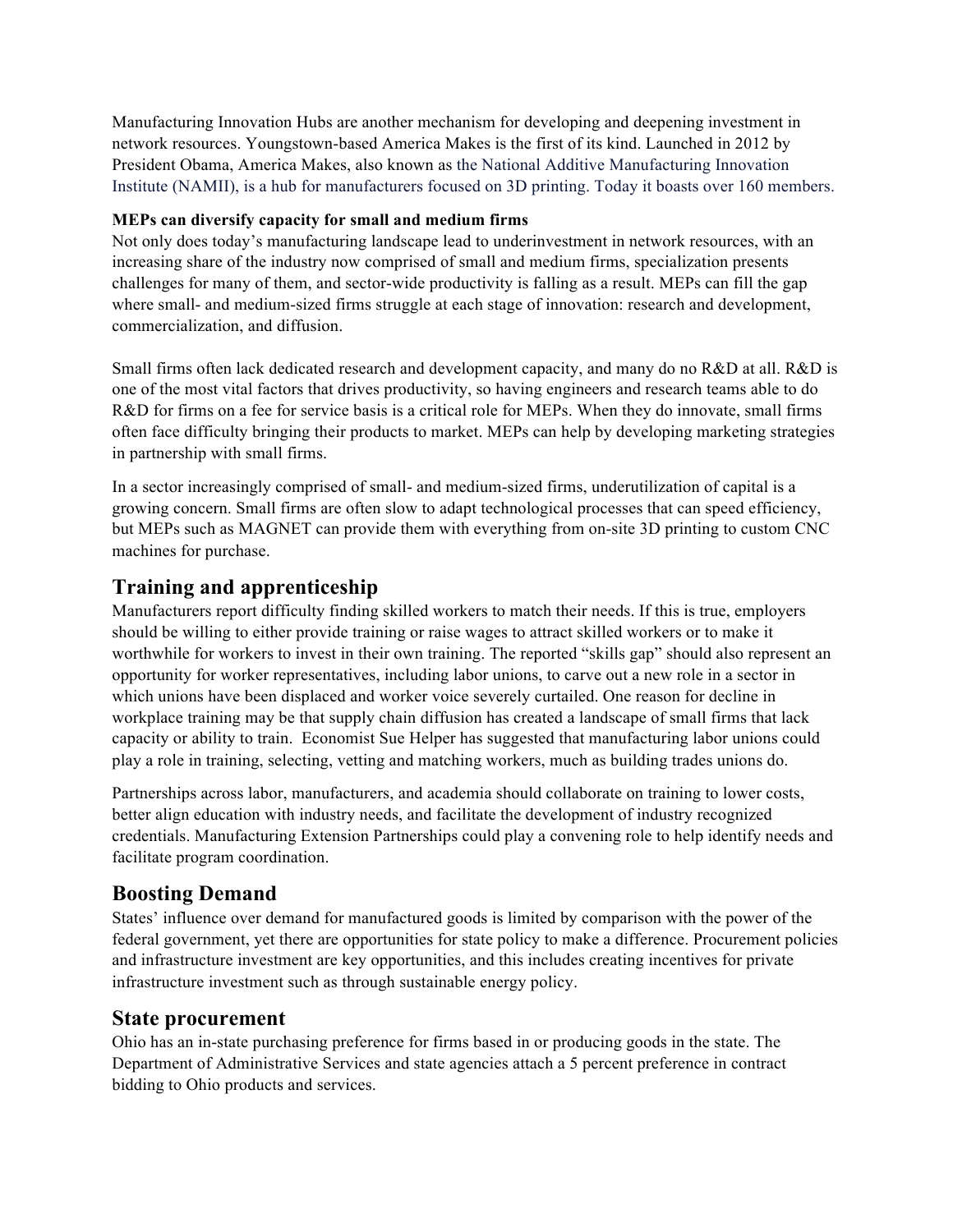Ohio extends preference to bordering states, as long as the bordering state does not pass a preference against Ohio products.<sup>9</sup> This kind of cooperation could also serve as a foundation for collaborative efforts such as anti-poaching agreements between states not to spend incentive money to lure specific firms as an economic development strategy.

Ohio could also extend procurement preferences to cover quality of work issues and to target reshoring. The state should bar contracts from firms in recent violation of labor law. It could also extend special preference to firms bringing operations back to the state.

# **Energy policy**

There is growing interest in Ohio in creating new jobs through energy innovation. Bluegreen Alliance spearheads a labor/environmental partnership. The non-profit Lake Erie Energy Development Corporation is expected to break ground in 2018 on the nation's second offshore wind farm: a pioneer project to generate 21 megawatts of power – enough to power more than ten thousand homes - of the expected 1000 megawatts the area could produce.

#### **Sustainable energy investment**

Using capabilities developed in automotive and heavy equipment manufacturing, Ohio invested deeply in energy technology production, to become first in the nation for the number of facilities manufacturing wind components and second for solar equipment producers by 2013. State energy policy should support those investments and recent moves by Gov. Kasich send Ohio back in that direction.

Legislation in 2008 required Ohio utilities to reduce energy consumption by 22 percent and source energy from at least 15 percent "advanced sources" by year 2025. Advanced energy sourcing included a 50 percent in-state sourcing mandate, and had benchmarks for renewables and a small set aside for solar specifically (0.5 percent). Ohio's clean energy standards – which passed just one vote short of unanimously – were undermined for the last several years. The legislature froze energy efficiency and renewable standards in 2014, struck provisions including in-state sourcing, and exempted some sectors from compliance, including heavy manufacturers. The legislature then voted once more in December 2016 to extend the freeze. These changes created uncertainty that pushed wind and solar firms out of Ohio and put jobs in this sector at risk.<sup>10</sup> In late 2016, Gov. Kasich vetoed the freeze, restoring the standards. This should add stability to Ohio's renewables sector. The legislature should resume its original course and restore in-state sourcing requirements and extend the standards to all state electric consumers.

# **Combined Heat and Power**

 

Sustainable energy policy not only creates demand for manufactured products such as wind turbines and solar panels, but capturing energy generated during manufacturing through Combined Heat and Power can reap substantial savings for the sector. Ohio's manufacturing sector accounts for 12.7 percent of state employment and one-third of its total energy consumption. The state ranks sixth in the nation for industrial energy consumption. Many manufacturers produce heat by-product that could be used to generate electricity, but is currently wasted. CHP is an opportunity to capture that capability and return enormous long term energy savings to firms, while reducing waste in our energy sector.

Doing so would keep more resources in the state: despite being a large coal producer, Ohio spends a net \$490 million per year importing coal from other states.

<sup>&</sup>lt;sup>9</sup> Only West Virginia is currently excluded from preference, while Michigan, Indiana, Kentucky, and Pennsylvania are covered

<sup>&</sup>lt;sup>10</sup> http://e67ti2w9ws71al8xmnhsozd3.wpengine.netdna-cdn.com/files/2015/01/PewOhioReport2015.pdf